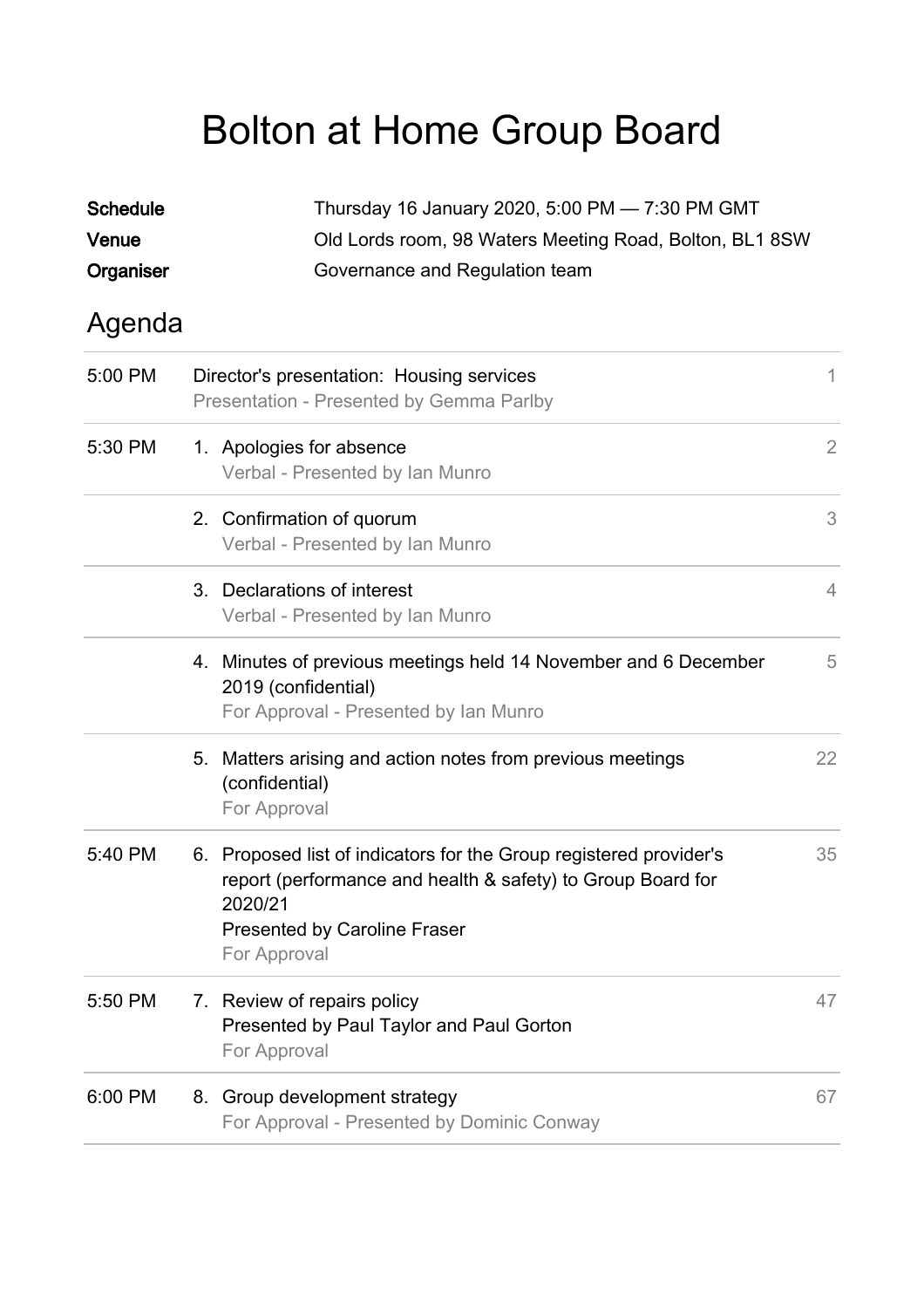|         |     | 9. Acquisition of affordable housing units through s106 at Leyland,<br>Cottam and Horwich (confidential)             | 91  |
|---------|-----|----------------------------------------------------------------------------------------------------------------------|-----|
|         |     | For Approval - Presented by Dominic Conway                                                                           |     |
| 6:15 PM |     | 10. On lending agreement from Bolton at Home to Arcon<br>(confidential)<br>For Approval - Presented by Edward Mellor | 101 |
|         |     |                                                                                                                      |     |
|         |     | 11. Rent increase report (confidential)<br>For Approval - Presented by Edward Mellor                                 | 143 |
| 6:35 PM |     | 12. Transparency policy<br>For Approval - Presented by Tina Cunliffe                                                 | 158 |
| 6:45 PM |     | 13. Confirmation of written resolutions<br>For Information - Presented by Tina Cunliffe                              | 167 |
|         |     | 14. Forward planning timetable<br>For comment - Presented by Deborah Thompson                                        | 170 |
| 6:55 PM |     | 15. Feedback from Committee and Subsidiary meetings on matters<br>of significance (confidential)<br>Verbal           | 175 |
| 7:00 PM |     | 16. Group CEO's update (confidential)<br>Verbal - Presented by Jon Lord                                              | 176 |
| 7:15 PM | 17. | Key messages to communicate to<br>Committees/Subsidiaries/staff, including publicity requests<br>Verbal              | 177 |
|         |     | 18. Any health and safety issues/new risks identified from the<br>meeting<br>Verbal                                  | 178 |
|         |     | 19. Reflections on the meeting<br>Verbal                                                                             | 179 |
|         |     | 20. Date and Time of next meeting - Wednesday 12 February 2020<br>@ 5pm<br>Verbal                                    | 180 |
|         | 21. | Group risk register (confidential)<br>For Reference                                                                  | 181 |